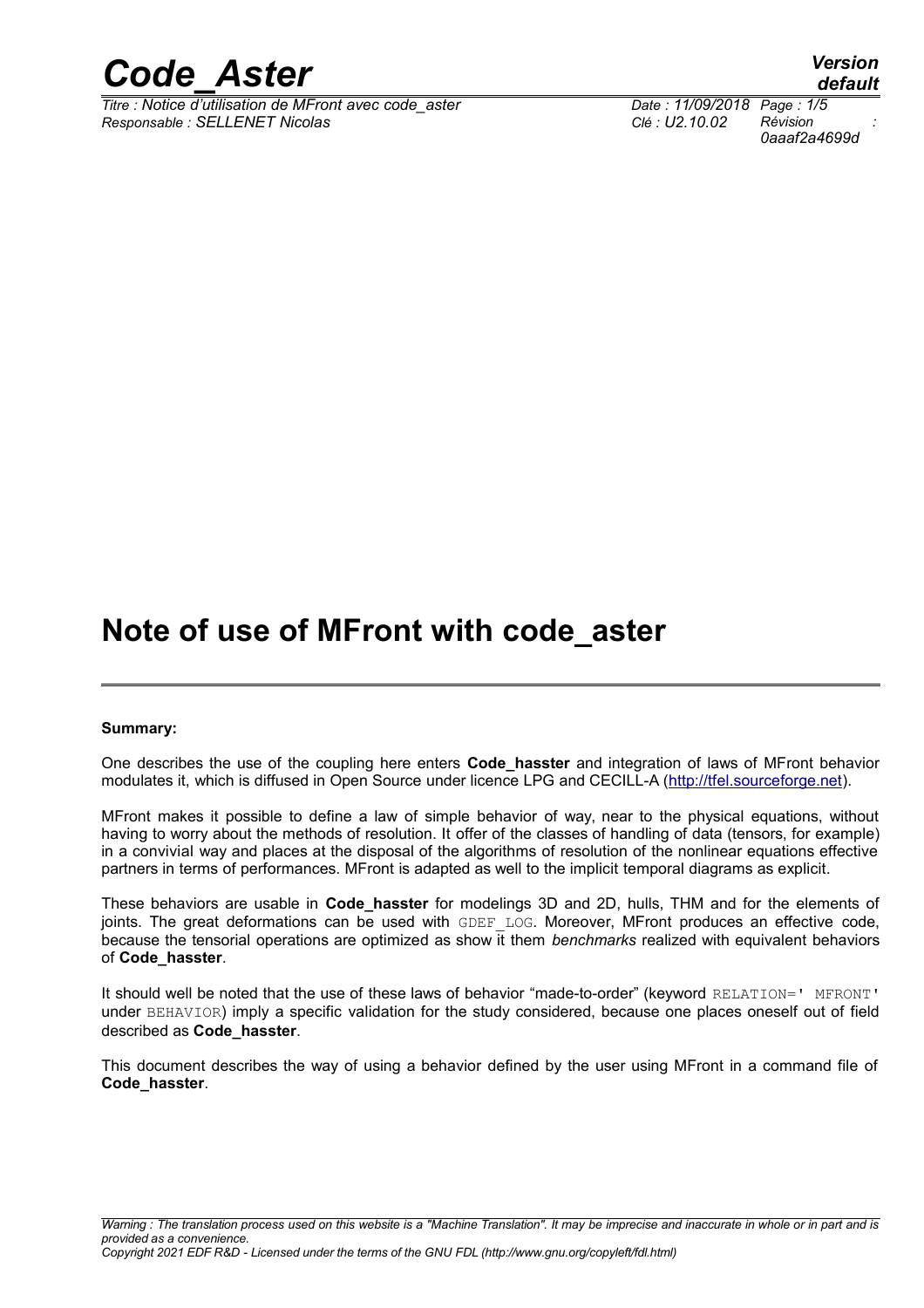*Titre : Notice d'utilisation de MFront avec code\_aster Date : 11/09/2018 Page : 2/5 Responsable : SELLENET Nicolas Clé : U2.10.02 Révision :*

*0aaaf2a4699d*

## **1 Definition of a law of behavior with MFront**

## **1.1 Writing of a MFront behavior**

One writes the law of behavior in the MFront file, according to the advices provided in the tutorial[\[1\],](#page-4-0) or while taking as a starting point a behaviour already available in the tests by **Code\_hasster**.

We will take here as an example the viscoplastic behavior of Lemaître written in implicit form. The file " Lemaitre.mfront " is written:

```
@Parser Implicit;
@Behaviour Lemaitre;
@Algorithm NewtonRaphson NumericalJacobian;
@Theta 0.5;
@RequireStiffnessTensor;
@MaterialProperty real m;
@MaterialProperty real UNsurK;
@MaterialProperty real UNsurM;
@StateVariable real p;
@ComputeStress { sig = D*eel;}
@Integrator {
  const real seq = sigmaeq (sig);<br>const real p = max ((p+thet
                    = max ((p+theta*dp), 1.e-8);
  yew (seq > 0.) {
      real slem = seq*UNsurK/pow (p_, UNsurM);
     real vp = pow (slem, m);
     Stensor N = 1.5*deviator (sig) /seq;
     feel += v p * dt * n;FP - = vp*dt;
   }
  feel - = deto;}
@TangentOperator {
   Stensor4 I;
   getPartialJacobianInvert (I);
  Dt = D*Je;}
```
This law is equivalent to the law LEMAITRE, available in **Code\_hasster** [R5.03.08].

### **1.2 Creation of the dynamic library starting from a MFront behavior**

To be usable in **Code\_hasster**, the MFront behavior thus programmed must be transformed into dynamic library. For that, it is necessary "to compile". That can be made in two ways:

#### 1) **Solution recommended : use of CREA LIB MFRONT**

Lmacro-order has CREA\_LIB\_MFRONT allows to build the library automatically. It is enough to provide the MFront file as starter on a logical unit. CREA LIB\_MFRONT ( UNITE MFRONT=10, UNITE LIBRAIRIE=11, )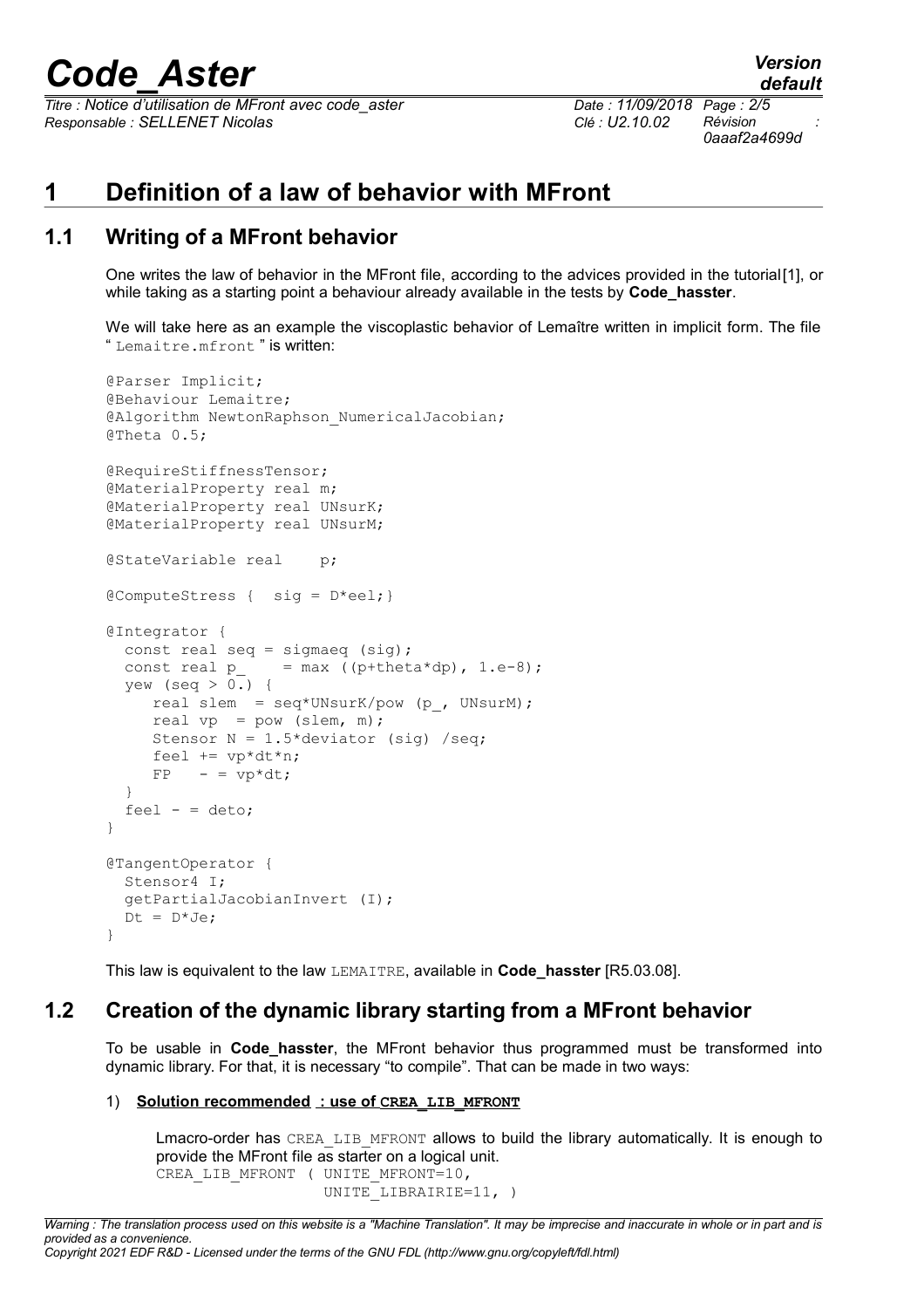*Titre : Notice d'utilisation de MFront avec code\_aster Date : 11/09/2018 Page : 3/5 Responsable : SELLENET Nicolas Clé : U2.10.02 Révision :*

*0aaaf2a4699d*

This operating process is to be privileged, in particular because it facilitates the use in AsterStudy. For more information, to see [U7.03.04].

#### 2) **For the experts: construction of the library to the hand**

In a terminal, "to compile" the MFront file: will mfront --obuild – interface=aster Lemaitre.mfront

That creates two repertoires, include and src. This last contains in particular the dynamic library libAsterBehaviour.so who will be provided in the data of the study.

#### **Note: Compilation in mode DEBUG**

SI the user wishes to debug its law, it must build it this way:

```
CXXFLAGS=" - G 'tfel-config --oflags --compile-flags '" will mfront
--obuild --interface=aster Lemaitre.mfront
```
### **1.3 Use of the behavior in the command file**

The use of the MFront behavior in the command file is carried out in the following way:

1. The data materials are provided in DEFI\_MATERIAU [U4.43.01], under MFRONT / MFRONT FO. For example for the law of Lemaître: young=210000. poisson=0.3  $m=11$ . un sur  $k = 0.00032840723$ un sur  $m = 0.178571429$ MATFRONT=DEFI\_MATERIAU ( ELAS= F (E=young, NU=poisson), MFRONT=  $F$  (LISTE COEF = (Young, fish,  $m$ , un sur k, un sur m,)),  $\left( \frac{1}{2} \right)$ ,  $)$ 

Values of LISTE COEF (Young, fish,...) are to be given in the order of @MaterialProperties MFront file.

2. Under the keyword BEHAVIOR orders of non-linear calculation STAT\_NON\_LINE, DYNA NON LINE, OT SIMU POINT MAT :

```
MFi=STAT_NON_LINE (MODELE=MO,
                   CHAM_MATER=CMF,
                  INCREMENT= F (LIST INST = L INST, NUMÉRIQUE INST FIN
= 5),
                  NEWTON= F (REAC ITER=1),
                  EXCIT= (F (LOAD = CH1)),\bar{F} (LOAD = CH2)),
                   COMPORTEMENT=_F (RELATION=' MFRONT',
                        UNITE LIBRAIRIE=11,
                        NOM ROUTINE=' asterlemaitre',),
)
```
**UNITE\_LIBRAIRIE=11** must be coherent with the value used in CREA\_LIB\_MFRONT to build the library.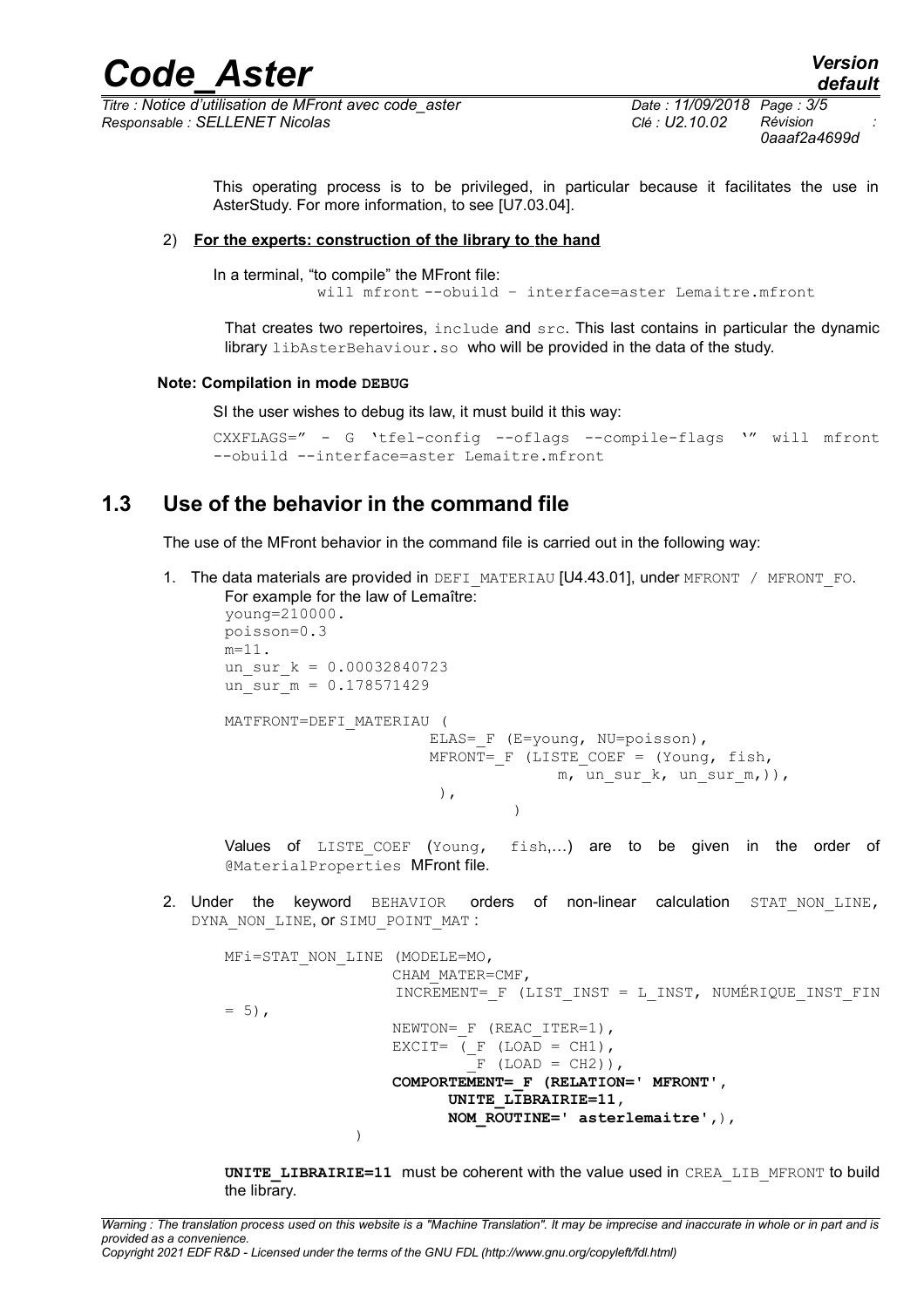*Titre : Notice d'utilisation de MFront avec code\_aster Date : 11/09/2018 Page : 4/5 Responsable : SELLENET Nicolas Clé : U2.10.02 Révision :*

*default*

**NOM\_ROUTINE=' asterlemaitre** ' allows to specify the law of behavior chosen, which is useful if several laws were compiled together. This name is built by concatenation of " aster " and of the name defined by @Behaviour in the MFront file.

It is possible to add under BEHAVIOR, if RELATION= 'MFRONT' following keywords (*cf.* [U4.51.11]):

- ITER INTE MAXI (100 by defaults)
- RESI INTE MAXI (1.E-8 by default)
- ITER INTE PAS (0 by default)
- DEFORMATION (SMALL by default) one can use GDEF LOG for all the behaviors written in small deformations and SIMO\_MIEHE for certain behaviors written specifically with this formulation.

The rest of the command file is unchanged. For example, if one uses the law of Lemaître defined in Lemaitre.mfront in the test ssna01a, one can compare the results with those obtained by the law of LEMAITRE of **Code\_hasster***.*

#### **Note:**

*If one compiled the MFront library with the hand, it to replace the keyword UNITE LIBRAIRIE by BOOKSTORE and to provide the name of the file in the repertoire of execution (cf [U4.51.11]).*

### **1.4 Modelings available**

Laws of behavior MFront is usable natively in 3D (and its derived like 3D SI and 3D INCO  $*$ ), in plane deformations ( $D$  PLAN  $*$ ) and into axisymmetric (AXIS  $*$ ). For the case of CoNTraintes plane (C\_PLAN), there are two situations:

- either one uses the mode forced plane native of MFrhave in selecting ALGO\_CPLAN=' ANALYTIQUE' in the keyword factor BEHAVIOR. In this case, the file MFront will have to use, following the value of @ModellingHypothesis, the adequate integrator;
- that is to say one utilisE the algorithm of Borst (see  $[R5.03.03]$ ) with  $ALGO$  CPLAN=' DEBORST' in the keyword factor BEHAVIOR. In this case, the file MFront will have to be able to use a modeling of the type axisymmetric.

For the unidimensional behaviors (TUYAU \*, POU D EM and POU D TGM), it is necessarily necessary to use the algorithm of Borst because MFront does not support CES modelings.

### **1.5 Models of great deformations**

All the models of great deformations existing in code aster are usable with MFront behaviors, in particular 'PETIT\_REAC', 'GBELCH\_GDEP', 'SIMO\_MIEHE' and 'GDEF\_LOG'.

Models PETIT REAC and GDEF LOG of code\_aster rest necessarily on a written law in small deformations, there is thus nothing to make of individual in the MFront file.

For SIMO MIEHE and GROT GDEP, it will be necessary to choose in the MFront file one of the following instructions, according to the model used in the law :

@AsterFiniteStrainFormulation [aster] SIMO\_MIEHE

or

@AsterFiniteStrainFormulation [aster] GROT\_GDEP

**Notice S :**

*I L has two operating processes of the model there GROT\_GDEP in code\_aster.*

*When the model of behavior is written in small deformations then the structure can undergo only great rotations and great displacements ( it is the case for the totality of the native laws*